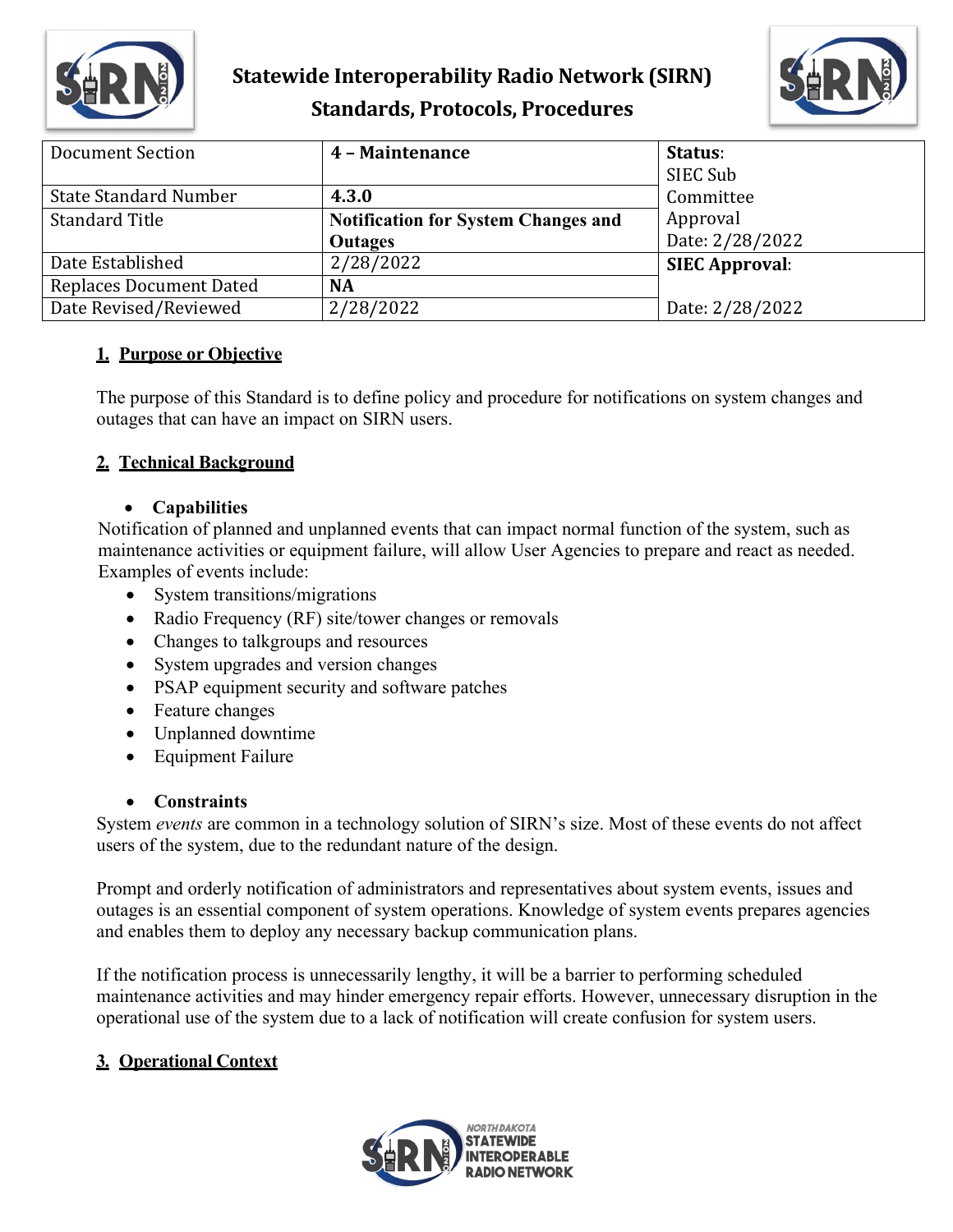

# **Statewide Interoperability Radio Network (SIRN) Standards, Protocols, Procedures**



Subsystem or Local Administrators will be notified of outage and change activities that may impact their represented subsystems or subscribers of the system.

All Subsystem or Local Administrators must have and maintain an up-to-date primary and alternate recipient(s) for notifications.

The Statewide System Administrator will maintain a complete contacts database.

The primary means of sending notifications will be through *e-mail lists and phone calls, if necessary*.

The SIEC and Statewide System Administrator will maintain two separate lists for system notifications purposes:

- 1. SIRN Platform Notification List: Contacts list of all Local Administrators who represent SIRN User Agencies which own and access SIRN via radios
- 2. SIRN Subsystem and System Administration List: Contacts list of Subsystem Owners, PSAP Managers, or designees who own and operate SIRN infrastructure components such as PSAP dispatch equipment or network interfaces

At least two individuals per agency must register for each service by contacting the Statewide System Administrator.

### **4. Recommended Protocol/ Standard**

Notifications of planned and unplanned maintenance activities or outages that have the capability of impacting subscribers on the SIRN system will be distributed via the SIRN Platform Notification list.

Administrative messages for system changes or reports will be distributed via the Subsystem and System Administration List.

Notifications may be sent by System Administrators or technical staff at any level, as appropriate. The Statewide System Administrator may elect to designate certain individuals as trusted senders, meaning those individuals may send messages without moderation. All other messages will be moderated or approved by the Statewide System Administrator.

To register for these lists, Subsystem and Local Administrators shall contact the Statewide System Administrator.

Upon receipt of notifications, Subsystem and Local Administrators are responsible for ensuring their users are appropriately notified of the system issue. They must disseminate system issue notifications, as they deem appropriate, through internal agency channels and notification media (roll call, bulletin boards, etc.).

Refer to SIRN Standard 2.8.0 Operational Management for other system troubleshooting and restoration